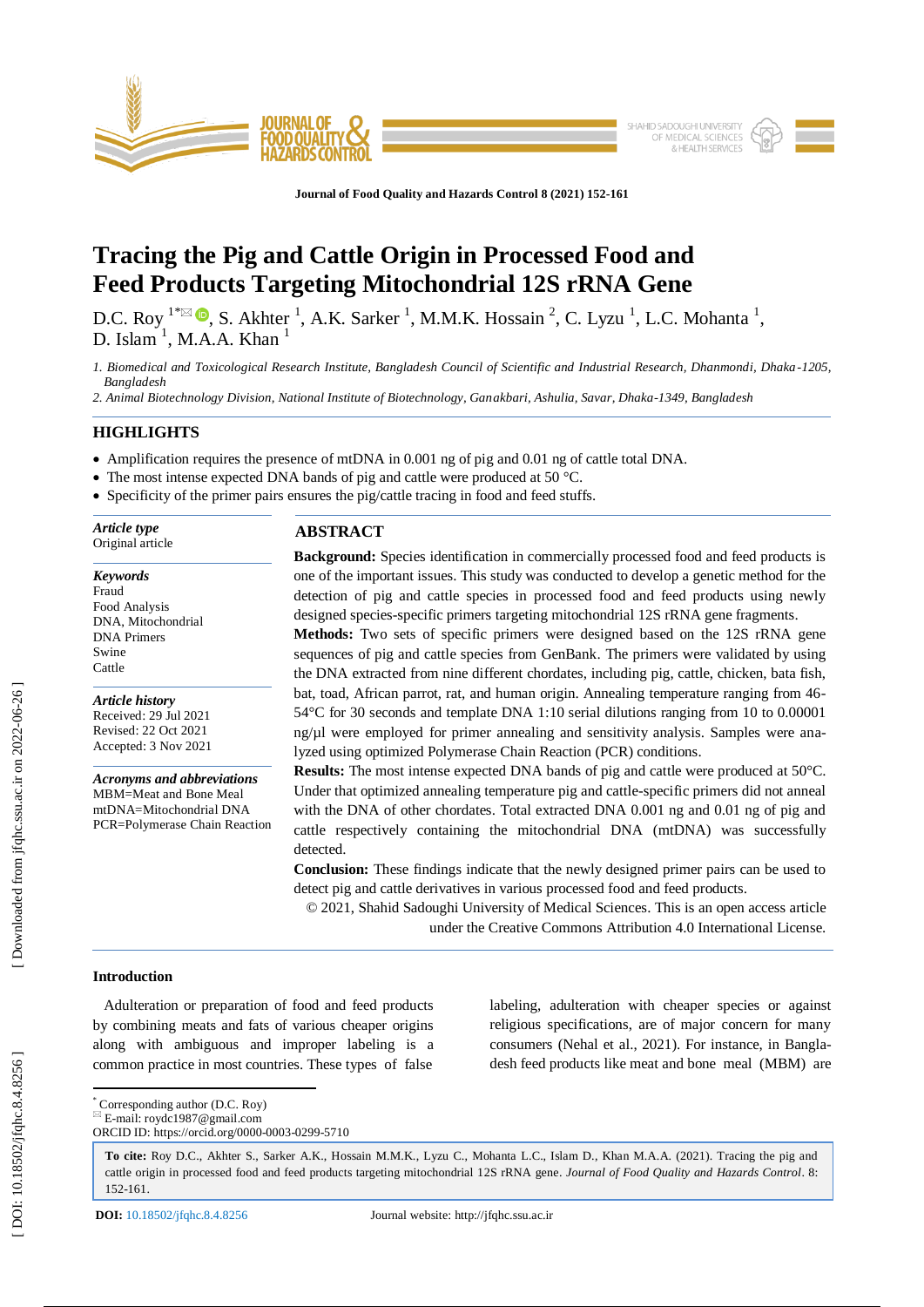strictly prohibited by the Import Policy Order 2015 -2018 (The Import Policy Order of Bangladesh 2015 -2018), as MBM is mostly prepared from pig and cattle leftovers. The pig is prohibited for the Muslim community (Che Man et al., 2012) and on the other hand, cattle origins have the risk of bovine spongiform encephalopathy and transmissible spongiform encephalopathy (Costassa et al., 2016). Again human consumable food products may also be replaced partially or fully by the undesired species or lower valued species by fraud manufacturers for economic gain (Johnson, 2014). Interspecies food and feed products adulteration or preparation by mixing meats and fats of different origin can be a threat to safety or negatively affect the nutritional performance (Tibola et al., 2018). Thus, confirming the species authenticity of food and feed products is a national issue to comply with the regulations and to sustain the products in global competition (Di Pinto et al., 2015). In addition, determining the origin of the meat species is a valuable method for evaluating the risk associated with the introduction of animal content that may be harmful to human or animal health (Hutasoit et al., 2021; Rojas et al., 2011) .

 Several methodologies have been suggested so far for the detection of organisms in complex mixtures, primarily based on protein and DNA analysis. DNA-based Polymerase Chain Reaction (PCR) methods of species identification and authentication have gained popularity over protein -based approaches. Because DNA is more stable in both fresh raw and processed food and feed products than proteins (Amaral et al., 2015). Moreover, most of the methods for identifying the species origin in food and feed products are based on PCR due to their high specificity and sensitivity and rapid processing time (Fajardo et al., 2010; Izadpanah et al., 2018; Kumar et al., 2015) .

 In evolutionary research and species identification, mitochondrial DNA (mtDNA) regions are frequently employed as molecular markers because of their higher specificity (Amorim et al., 2019; Barakat et al., 2014; Fang and Zhang, 2016; Ricardo et al., 2020). This approach is more sensitive in identifying closely related species than nuclear DNA. Because each cell has only one set of genomic DNA in the nucleus but 104 copies of mtDNA with a high mutation rate due to low polymerase correction systems (Amorim et al., 2019; Khanzadeh et al., 2020; Zhang et al., 2021). Using the PCR methods, it is possible to detect the species -specific mtDNA even in pg present in both processed and unprocessed samples. Species -specific designed primers from the different genes like D -loop, 12S rRNA, 16S rRNA, cytochrome oxidase I of mtDNA are usually for species identification (Cho et al., 2014). Besides having the variable regions, these genes also contain the conserved regions. Primers designed from the variable regions are usually specific to the species and only the traditional PCR rather than

sequencing or Restriction Fragment Length Polymorphism (RFLP) analysis are used for species identification (Cho et al., 2014; Izadpanah et al., 2018). However, deep Primer [-BLAST](https://www.ncbi.nlm.nih.gov/tools/primer-blast/index.cgi) filtering of several of the frequently used pig and cattle -specific primers reported in the research of Cahyadi et al. (2018) and Wang et al. (2019) demonstrates that they are false specific. In this perspective, pig and cattle species -specific primer design from the hyper variable regions along with the validation of PCR conditions for respective origin identification in food and feed products may be an effective approach.

 Thus, the main objective of this work is to design the pig and cattle species -specific primers targeting mitochondrial 12S rRNA gene fragment and to detect pig and cattle origin in food and feed products by a simple band identification of PCR products.

# **Materials and methods**

# *Primer design*

 The species -specific primer pairs were designed and selected through online based primer -BLAST of NCBI (link: https://www.ncbi.nlm.nih.gov/tools/primer -blast/ index.cgi). A number of primer pairs targeting the 12S rRNA gene were returned, considering at least 2 total mismatches to unintended targets, including at least 2 mismatches within the last 5 bps at the 3' end and ignoring targets with 6 or more mismatches. Checking them through online based primer -BLAST of NCBI with the different species of chordates only the best speciesspecific primer pairs were selected. Then the primer sequences having comparatively lower self complementarity and self 3' complementarity value were checked by online based Multiple Primer Analyzer tool of Thermo Fisher Scientific platform to avoid primer dimer formation. Finally, the selected primer pairs shown in Table 1 were checked with the other species under the same genus/family. The frequently occurring degenerate bases were compressed using nucleic acid notation formalized by the International Union of Pure and Applied Chemistry (IUPAC). Synthesized newly designed primers were purchased from Integrated DNA Technologies Pte. Ltd., Singapore.

## *Samples*

 The fresh raw meat sample of pig (*Sus scrofa domesticus*) from the Christian missionary in Dhaka city; and cattle (*Bos taurus*), chicken (*Gallus gallus domesticus*), bata fish (*Labeo bata*), sheep (*Ovis aries*) meat purchased from local wet markets in Dhaka city, Bangladesh. Bat (*Pipistrellus coromandra*) and toad (*Duttaphrynus melanostictus*) meat were collected from

153

DOI: 10.18502/jfqhc.8.4.8256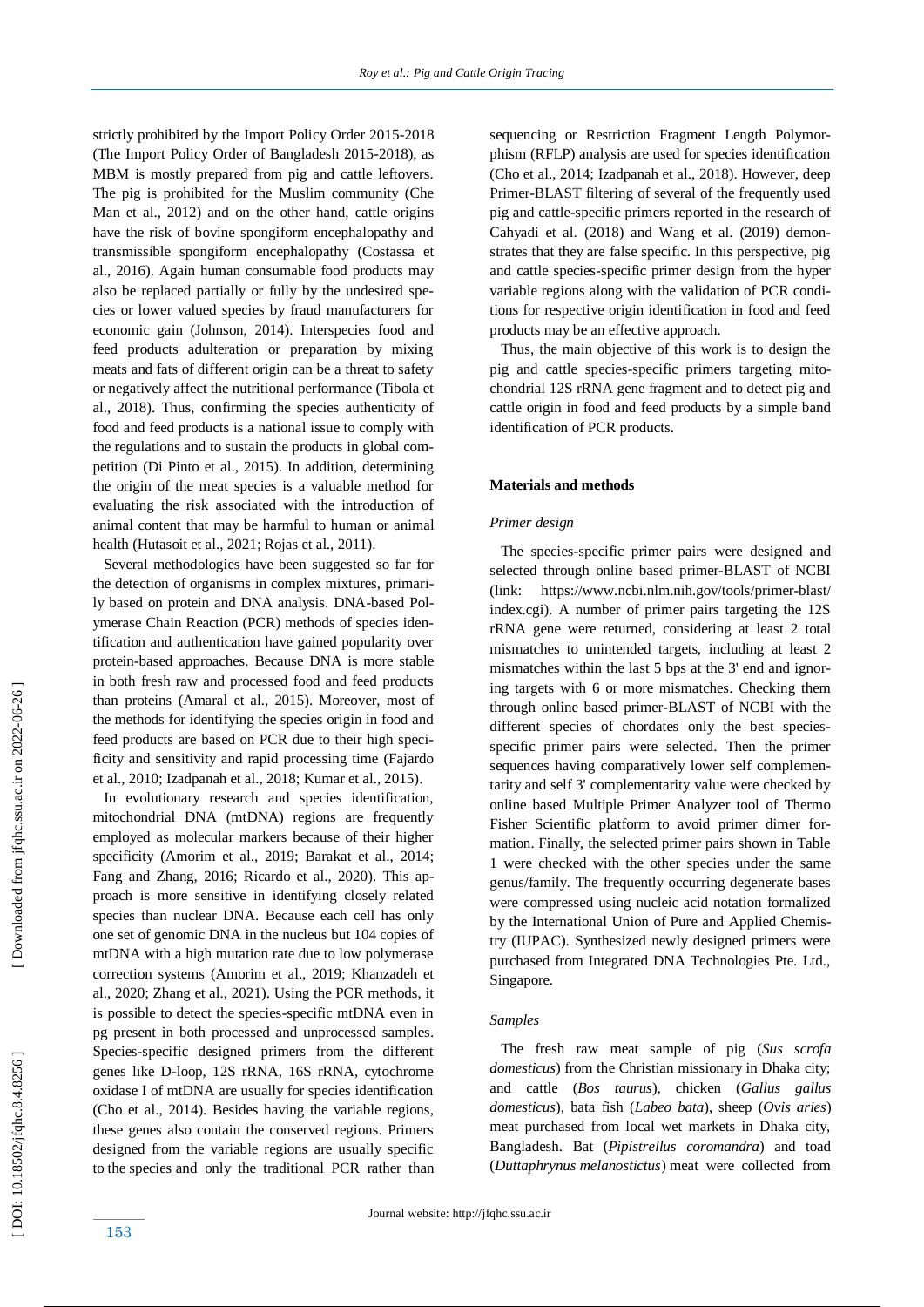nature. Fresh feathers of an African parrot (*Psittacus erithacus*) were provided by a bird seller. Laboratory bred rat (*Rattus norvegicus*) meat and human blood respectively provided by Animal Resource Division and Biochemistry and Molecular Biology Research Division, BTRI, BCSIR, Dhaka. Imported brand food and feed samples were supplied by the food and feed importers through the Custom House. The samples were stored at -20 °C until used for DNA extraction.

# *Total DNA extraction*

 Respective total DNA from approximately 25 mg of meat, blood, feathers, food, and feed samples were extracted using PureLink<sup>TM</sup> Genomic DNA Mini Kit (USA) as per the instructions given by the manufacturer with some modifications. The modifications include digestion of the crushed bone samples for more than 4 h and addition of 200 μl 100% isopropanol to the particulate materials free digested lysate rather than ethanol. The DNA concentration was measured using fluorescence based dyes by Qubit 3.0 fluorometer (applied biosystems, Malaysia). The extracted DNA solution was stored in −20 °C until further use.

#### *Thermal cycling conditions optimization*

 The reactions were performed in a thermal cycler (Applied Biosystems™ 2,720 Thermal Cycler, Singapore). The cycling conditions *i.e.* cycling times and temperatures were determined based on the based on the size of the template and the GC content of the DNA, DNA polymerase and melting temperatures of primers as follows: initial denaturation step at 95  $\degree$ C for 5 min, 40 cycles of amplification (30 s at 95 °C, 30 s at various annealing temperature range from 46  $\degree$ C to 54  $\degree$ C, extension at 72 °C for 35 s), followed by final extension at 72 °C for 7 min.

 The annealing temperature optimization through PCR amplifications of pig and cattle -specific fragments in 12S rRNA gene was accomplished individually in a total volume of 10 µl. Each 10 µl reaction mix contains 5 µl GoTaq<sup>®</sup> G<sub>2</sub> PCR Master Mix  $(2 \times)$ , 0.5 µl forward primer (10  $\mu$ M), 0.5  $\mu$ l reverse primer (10  $\mu$ M), 1  $\mu$ l DNA Template (100-150 ng/ $\mu$ l), and 3  $\mu$ l nuclease free water. In order to confirm the purity of the PCR reaction mixture from contaminating DNA, no template control containing no template DNA but an equal amount of nuclease free water was used.

 Amplified products were analyzed by electrophoresis at 90 volts in  $1 \times$ Tris-Acetate-EDTA (TAE) buffer in 2% agarose gel. Agarose gels post staining with ethidium bromide were visualized using Fluorescence UV -Vis Imaging system (BIO -PRINT TX4, France).

#### *Primer sensitivity testing*

 Under the optimized PCR conditions, the detection limit of pig and cattle -specific primers was determined by amplification of a 1:10 serial dilution of pig/cattle DNA. In each PCR reaction volume 1 µl of 10, 1, 0.1, 0.01, 0.001, 0.0001, and 0.00001 ng/µl serially diluted pig or cattle DNA templates were added independently to make each final volume to 10 µl. Electrophoresis analysis of amplified PCR products was examined as done under section of thermal cycling conditions optimization.

#### *Primer specificity testing*

 Specificity was tested through optimized PCR of spiked and non -spiked pig or cattle DNA in the DNA admixture of nine chordate species, such as bat, bata fish, chicken, human, parrot, rat, sheep, toad, and pig/cattle using the same proportion of PCR reaction mixture. Amount of DNA for spiking was determined from the sensitivity testing. Each 1 µl of 200 ng/µl DNA admixtures of nine chordates was spiked with 1 µl of 10, 1, 0.1,  $0.01$ ,  $0.001$ , and  $0.0001$  ng/ $\mu$ l DNA of pig or cattle. Nonspiked DNA admixtures were amended by equivalent amounts of nuclease free water instead of pig or cattle DNA. Amplified PCR products were analyzed through electrophoresis.

# *Primer pairs applying in industrially processed sample testing*

 Extracted DNA from industrially processed samples such as MBM, crushed bones, fish meal, poultry meal, vegetable fat, and milk cream supplied by importers through Custom House was employed for authentication. As the industrially processed samples undergo a number of treatments, inhibitory materials may be added to any stage of processing. Thus, one part of each sample was independently spiked by 1 µl (10 ng/µl) pig/cattle DNA. Note that, those samples were previously analyzed using the primers stated in the study of Spychaj et al. (2016) .

## **Results**

#### *Virtual properties of newly designed primer pairs*

 Using NCBI's web based primer -BLAST, the sequence homology search targeting 12S rRNA gene, pig and cattle-specific primers revealed considerable homology to eight different pig and cattle species (Table 1). It further verified that the primer pairs are exclusive to pigs and cattle, with no sequence homology with other species. The size of pig -specific fragments was projected to be 520 -523 bps, whereas cattle - specific fragments were expected to be 179 bps.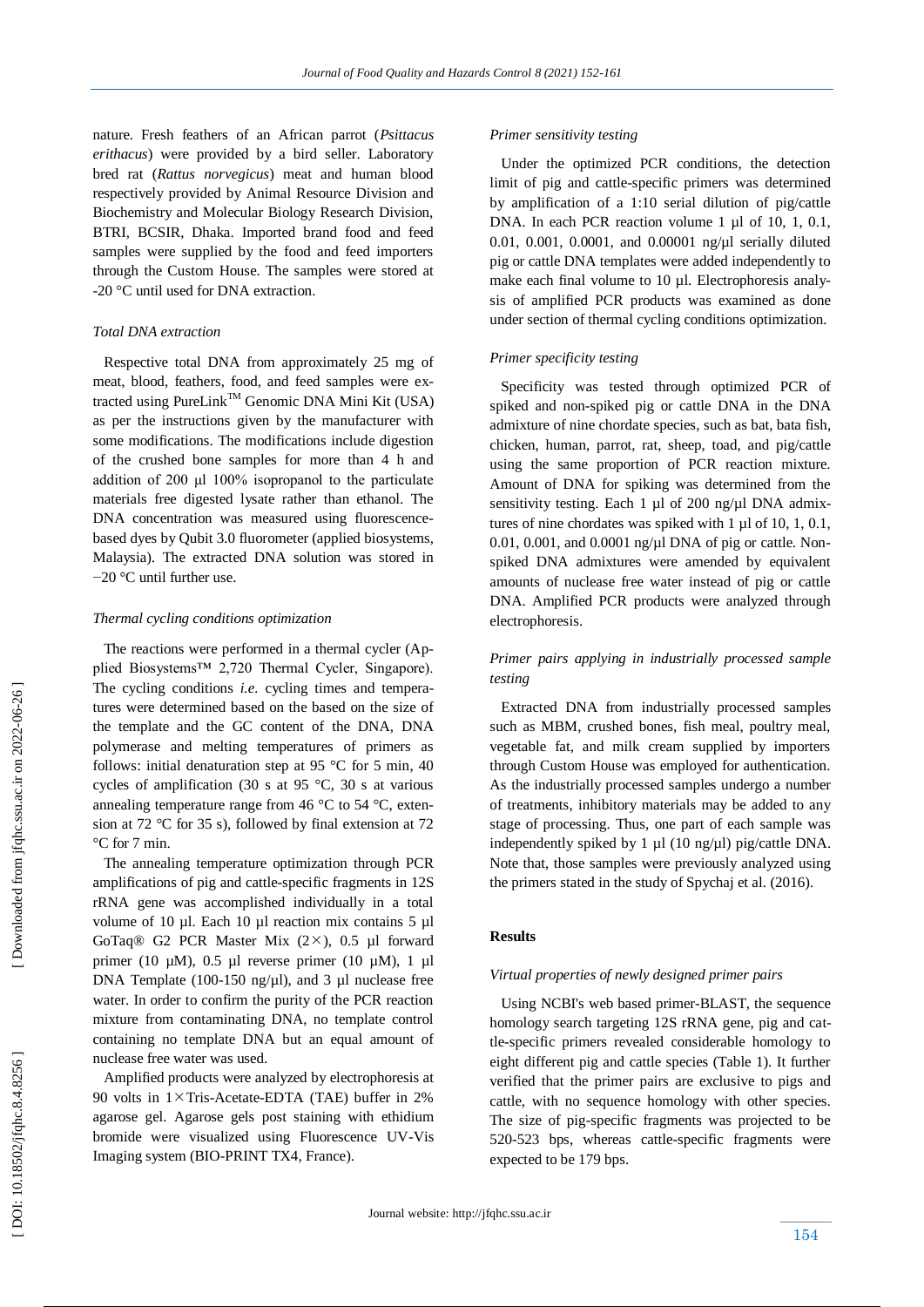*Effects of different annealing temperature on amplification of 12S rRNA gene*

 Pig and cattle -specific fragments of 522 and 179 bps respectively amplified from 12S rRNA gene at annealing temperatures ranging from 46  $\degree$ C to 54  $\degree$ C, as shown in Figures 1 and 2. The most intense band was produced in both cases at 50 °C annealing temperature.

#### *Primer sensitivity to target template DNA concentration*

 The DNA bands were found to fade gradually when the concentration of DNA template was reduced. The high sensitivity conferred by the pig and cattle-specific assay was proved by successful amplification of as low as 0.001 ng pig DNA (Figure 3) and 0.01 ng cattle DNA (Figure 4). Below these concentrations no bright DNA bands but blurred band -like appearances were observed.

## *Primer specificity over other species*

The assay utilizing the pig or cattle-specific primers were cross -tested with the admixture of several animal species (bat, bata fish, chicken, human, parrot, rat, sheep, toad, and pig/cattle). As expected, the 522 and 179 bps band, amplicons specific to the pig and cattle respectively, were not produced in all other animal species tested (Figures 5 and 6). Furthermore, DNA admixture of other species when spiked with different concentrations of pig or cattle DNA, up to 0.01 ng DNA of both pig and cattle produced only the expected bands. There were no other impurities found, such as product degradation, primer dimer formation, and presence of contamination.

# *Optimized PCR conditions in industrially processed sample analysis*

 No specific target DNA band was found during analysis of MBM, crushed bones, fish meal, poultry meal, vegetable fat, and milk cream samples (Figure 7). On the other hand, except crushed bones, fish meal, poultry meal, and vegetable fat, DNA of the other 3 samples produced visible DNA bands (Figure 8). All the samples spiked with pig or cattle DNA were amplified precisely.

| Table 1: Pig and cattle specific primer sequences |  |  |
|---------------------------------------------------|--|--|
|---------------------------------------------------|--|--|

| <b>Primer Name</b> | Sequence $(5'$ >3 <sup><math>\prime</math></sup> ) | Length<br>(b) | $T_m$<br>(°C) | <b>Product Size</b><br>(bps) | <b>Detectable Species</b>                                                                                                                                  |
|--------------------|----------------------------------------------------|---------------|---------------|------------------------------|------------------------------------------------------------------------------------------------------------------------------------------------------------|
| SS12S520-3F        | <b>TCTAATAATYCTGACACACG</b>                        | 20            | 48.0          | 520-523                      | <b>Pig species</b> (Sus scrofa, Sus<br>cristatus, Sus taivanus, Sus<br>celebensis, Sus verrucosus, Sus<br>barbatus, Sus cebifrons, Babyrousa<br>babyrussa) |
| SS12S520-3R        | <b>GCATGGTTGTGTAATTRAATAT</b>                      | 22            | 48.2          |                              |                                                                                                                                                            |
| <b>BT12S179F</b>   | <b>CTCTACACYAAGAGAAYCAAG</b>                       | 21            | 49.9          | 179                          | Cattle species (Bos taurus, Bos<br>primigenius, Bos indicus, Bos<br>javanicus, Bos frontalis, Bos gaurus,                                                  |
| <b>BT12S179R</b>   | GTAGCTAGTGCRTTTAAATARG                             | 22            | 49.0          |                              | Bison priscus, Bison bison)                                                                                                                                |



Figure 1: Electrophoresis analysis of pig-specific Polymerase Chain Reaction (PCR) products (522 bps) from PCR amplification at different temperatures. Lane 1: DNA Ladder 100 bp; lane 2-4: 46 °C; lane 5-7: 48 °C; lane 8-10: 50 °C; lane 11-13: 52 °C; 14-16: lane 54 °C; lane 4,7,10, 13, and 16: no template control.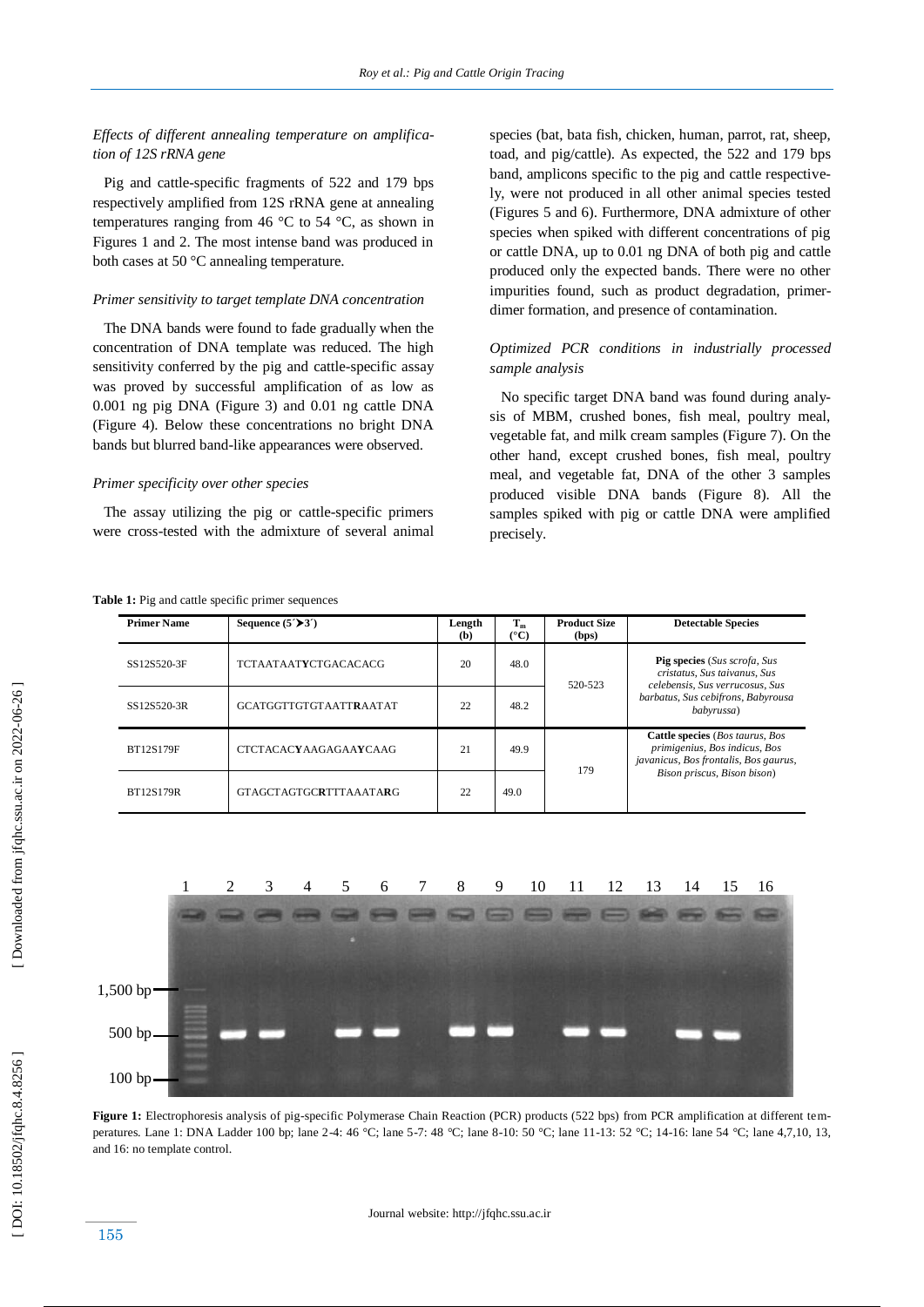

Figure 2: Electrophoresis analysis of cattle-specific Polymerase Chain Reaction (PCR) products (179 bps) from PCR amplification at different temperatures. Lane 1: DNA Ladder 100 bp; lane 2-4: 46 °C; lane 5-7: 48 °C; lane 8-10: 50 °C; lane 11-13: 52 °C; 14-16: lane 54 °C; lane 4,7,10, 13, and 16: no template control.



Figure 3: Electrophoresis analysis of pig-specific Polymerase Chain Reaction (PCR) products (522 bps) from PCR amplification at different template DNA concentration. Lane 1: DNA Ladder 100 bp; lane 2-3: 10 ng/µl; lane 4-5: 1 ng/µl; lane 6-7: 0.1 ng/µl; lane 8-9: 0.01 ng/µl; lane 10-11: 0.001 ng/µl; lane 12-13: 0.0001 ng/µl; lane 14-15: 0.00001 ng/µl; lane 16: no template control.

![](_page_4_Figure_5.jpeg)

Figure 4: Electrophoresis analysis of cattle-specific Polymerase Chain Reaction (PCR) products (179 bps) from PCR amplification at different template DNA concentration. Lane 1: DNA Ladder 100 bp; lane 2-3: 10 ng/µl; lane 4-5: 1 ng/µl; lane 6-7: 0.1 ng/µl; lane 8-9: 0.01 ng/µl; lane 10-11: 0.001 ng/µl; lane 12 -13: 0.0001 ng/µl; lane 14 -15: 0.00001 ng/µl; lane 16: no template control.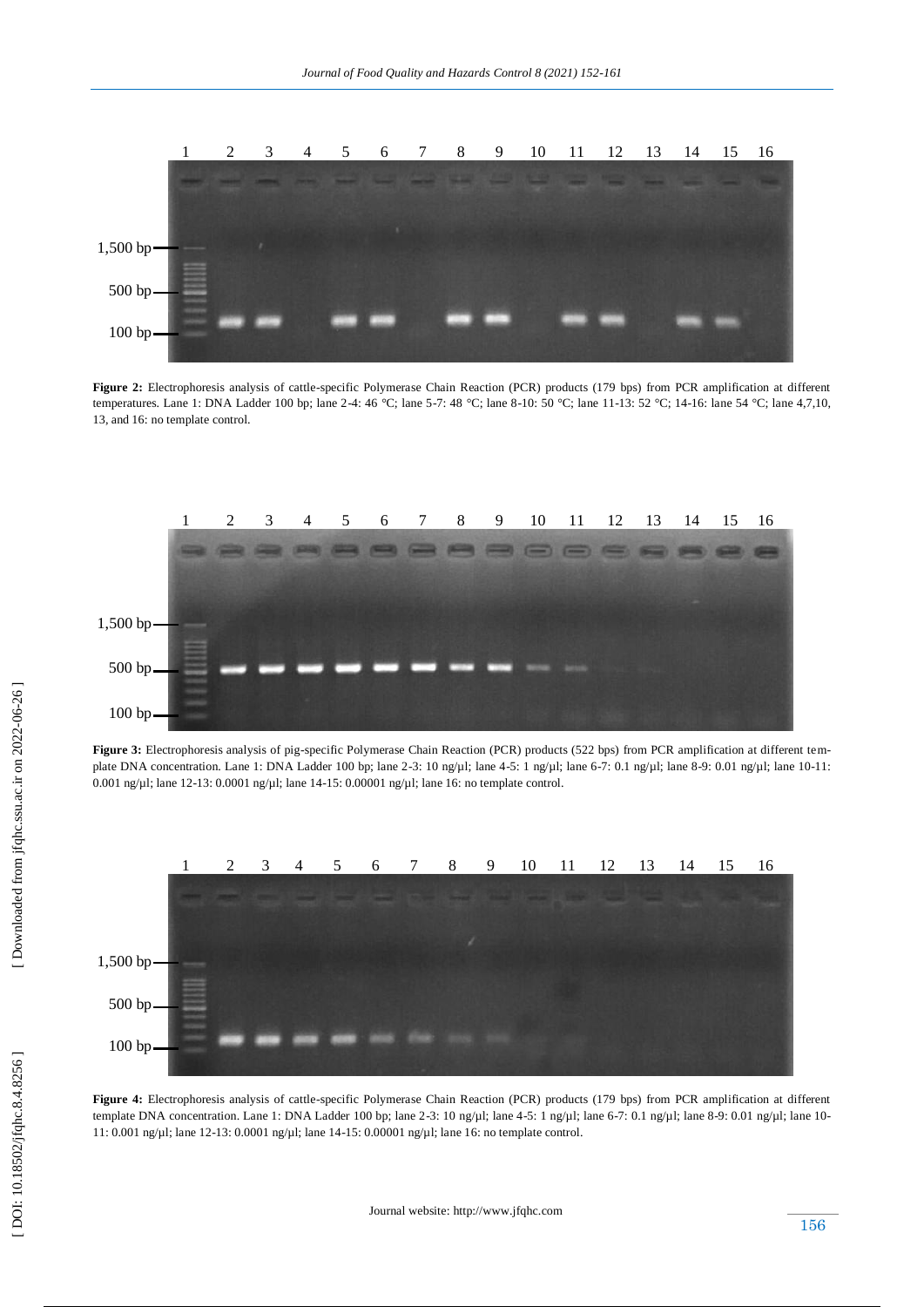![](_page_5_Figure_1.jpeg)

**Figure 5:** Electrophoresis analysis of Polymerase Chain Reaction (PCR) products (522 bps) from PCR amplification of DNA admixture of nine chordate species spiked with different concentrations of pig DNA. Lane 1: DNA Ladder 100 bp; lane 2-15: 200 ng/µl DNA admixture of nine chordate species spiked with lane 2-3: 10 ng/µl; lane 4-5: 1 ng/µl; lane 6-7: 0.1 ng/µl; lane 8-9: 0.01 ng/µl; lane 10-11: 0.001 ng/µl; lane 12-13: 0.0001 ng/µl; lane 14 -15: not spiked; lane 16: no template control.

![](_page_5_Figure_3.jpeg)

**Figure 6:** Electrophoresis analysis of Polymerase Chain Reaction (PCR) products (179 bps) from PCR amplification of DNA admixture of nine chordate species spiked with different concentrations of cattle DNA. Lane 1: DNA Ladder 100 bp; lane 2-15: 200 ng/µl DNA admixture of nine chordate species spiked with lane 2-3: 10 ng/µl; lane 4-5: 1 ng/µl; lane 6-7: 0.1 ng/µl; lane 8-9: 0.01 ng/µl; lane 10-11: 0.001 ng/µl; lane 12-13: 0.0001 ng/µl; lane 14 -15: not spiked; lane 16: no template control.

![](_page_5_Figure_5.jpeg)

**Figure 7:** Electrophoresis analysis of Polymerase Chain Reaction (PCR) products (522 bps) from PCR amplification of industrially processed samples. Lane 1: positive control; lane 2-3: meat and bone meal-1 (MBM-1); lane 4-5: meat and bone meal - 2 (MBM-2); lane 6-7: crushed bones; lane 8-9: fish meal; lane 10-11: poultry meal; lane 12-13: vegetable fat; lane 14-1  $(10 \text{ ng/µl})$ ; lane 16: no template control.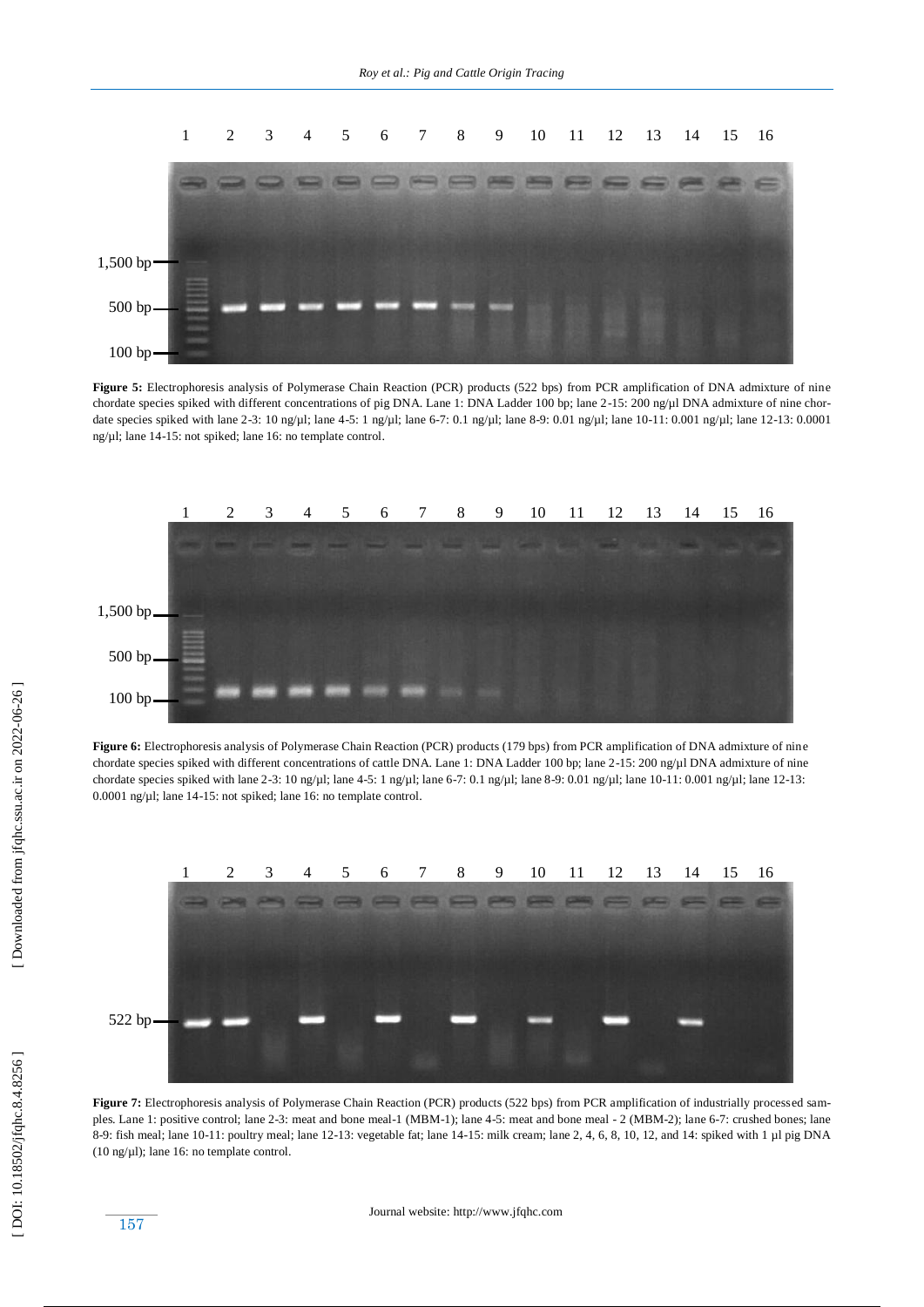![](_page_6_Figure_1.jpeg)

Figure 8: Electrophoresis analysis of Polymerase Chain Reaction (PCR) products (179 bps) from PCR amplification of industrially processed samples. Lane 1: positive control; lane 2-3: meat and bone meal-1 (MBM-1); lane 4-5: meat and bone meal - 2 (MBM-2); lane 6-7: crushed bones; lane 8-9: fish meal; lane 10-11: poultry meal; lane 12-13: vegetable fat; lane 14-1 DNA (10 ng/µl); lane 16: no template control.

#### **Discussion**

 Primers are one of the basic components of PCR. During filtering, primers are usually verified either to pass or not on the standard range, and limits for the examined constraints are defined. Because, the standards like length and matched or mismatched sequence of primers are crucial for producing PCR products with specificity and efficiency (De Melo et al., 2021). The specificity of PCR amplification reactions is usually established by the appropriate hybridization of primer specific sequences to complementary sequences by adjusting the annealing temperature (T <sup>a</sup>), which is typically fixed between 40 and 65 °C (Lorenz, 2012). The annealing of primers is a critical step in PCR, and the annealing temperature influences the specificity of primer annealing (Starčič Erjavec, 2019). Furthermore, the rate of primer annealing to the template DNA is influenced by primer length and the efficiency of the PCR may be lowered if the primer length is too lengthy. As a result, primers with more than 30 base pairs are hardly used (Analytical Methods Committee, AMCTB No 59, 2014). In this experiment, no non -specific amplification was detected at all annealing temperature (46-54  $^{\circ}$ C) showing that the newly designed primers of 20-22 base pairs are highly specific to the 12S rRNA gene sequences. The species -specific amplification at 50 °C produced a band with the highest intensity (Figures 1 and 2) since the GC contents were less than 40%. During primer design, the GC content below the PCR standards (Analytical Methods Committee, AMCTB No 59, 2014) was directed based on the availability of the most identical regions of the 12S rRNA gene sequences. Thus, 50 °C was determined as

the annealing temperature for subsequent PCR assay employing the both pig and cattle -specific primers.

 In addition to annealing temperature, a number of variables can affect sensitivity, such as DNA consistency, primer specificity, etc. A PCR's sensitivity relies on the effective amplification of a minimum quantity of template DNA in a sample. As DNA isolation from various tissues can vary, the sensitivity of a PCR assay can therefore be best measured by quantifying the minimum amount of template DNA from which effective amplifi cation is obtained (Vaithiyanathan and Kulkarni, 2016). In this experiment, at optimized annealing temperature (50 °C) PCR products of 0.001 ng total pig DNA (Figure 3) and 0.01 ng total cattle DNA (Figure 4) produced enough emission to be visible in ethidium bromide stained agarose gel. The variation in sensitivity may be due to variation of targeted mtDNA extraction. As only approximately 0.2% of total DNA is expected to be mitochondrial (Bosworth et al., 2017), the extracted cattle mtDNA might be lower than pig mtDNA. Because, the number of copies of mtDNA in various cell types varies greatly. Cells that usually need a lot of ATP from oxidative phosphorylation have a lot of copies of mtDNA, while cells that don't need as much have few copies (Lee et al., 2015; Picard, 2021; Torres, 2018). The sensitivity of pig -specific primers was found similar with the study of Che Man et al. (2012), but the sensitivity of cattle specific was much lower in this study than the assay produced by Karabasanavar et al. 2017 that achieved 0.0001 ng target DNA sensitivity of raw meats.

Targeting multi -copy mitochondrial genes the species -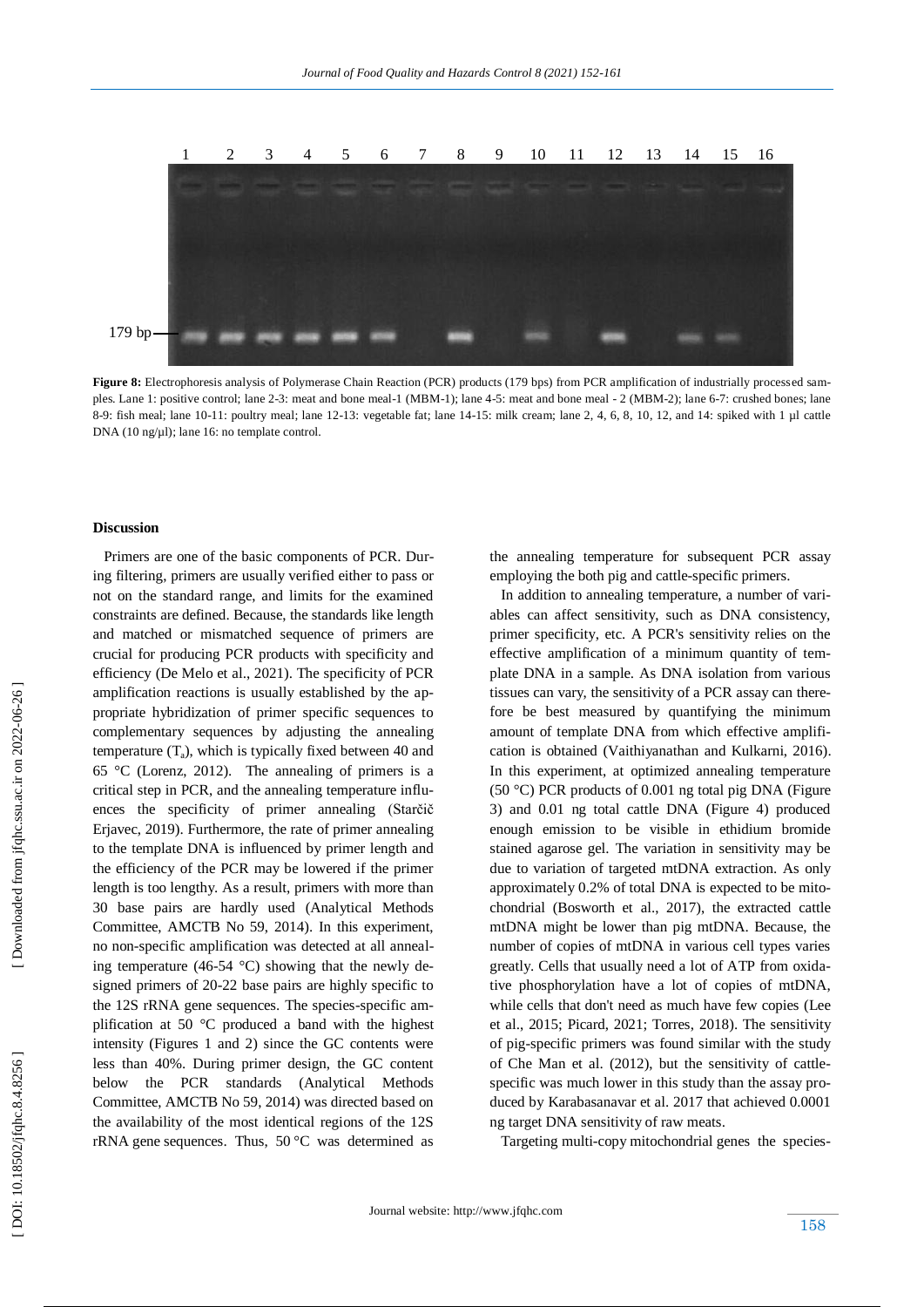specific PCR has gained considerable interest in recent years (Ali et al., 2012; Galal -Khallaf, 2021; Hossain et al., 2017). The detailed knowledge of the organization of animal mtDNA genes, along with the vast abundance of reported sequences of many animals, makes it possible to effectively design species -specific amplification primers. Besides, the intraspecific heterogeneity of mtDNA helps in determining the possibility of breed discrimination (Amaral et al., 2015). In this study, two primer pairs were specifically designed to detect the mitochondrial 12S rRNA gene sequence of pig and cattle. By precisely amplifying as little as  $\geq 0.01$  ng of pig or cattle DNA in admixture, each species-specific primer pair produced predicted PCR products of 522 and 179 bps only for pig and cattle respectively and not amplified the DNA of other animal species (Figures 5 and 6). The primer sequences mismatched with the mitochondrial 12S rRNA gene sequences of bat, bata fish, chicken, human, parrot, rat, sheep, toad, and pig/cattle and caused the primer to be unable to bind and amplify. This confirms that the newly designed primers are unique to pigs or cattle. Most investigations use 12S rRNA gene-based primers for sequencing or RFLP analysis for species identification, which necessitates the use of additional instruments as well as reagents and chemicals (Islam et al., 2021; Jadav et al., 2014). Again, according to the primer -BLAST result, the poorly designed pig and cattle -specific primers from 12S rRNA (Cahyadi et al., 2018) and cytochrome oxidase I (Wang et al., 2019) gene can recognize the respective complementary gene sequences along with the cattle or pig species like sheep, camel, horse, buffalo, and so on. As a consequence, false positive findings might be generated, causing havoc in the food and feed processing industries. Thus, the virtually and practically verified pig and cattle -specific primers under this study are more reliable and cost effective than the poorly designed primers of earlier studies.

 Compounds such as maillard reaction products, milk proteins, fat, glycogen, collagen, iron, cobalt, etc. can also be transferred during the extraction of DNA from meat products to extracted DNA specimens. These compounds hinder the amplification of DNA and can have a significant negative effect on the research outcome (Spychaj et al., 2016). The ability of the various kits to free DNA from PCR inhibitors present in the samples is likely to depend on effective amplification (Vaithiyanathan and Kulkarni, 2016). Under this analysis the precisely amplified samples spiked with pig and cattle DNA denote that the samples did not contain any significant PCR inhibitory materials (Figures 7 and 8). Applying the primers in industrially processed food and feed sample analysis no amplification was observed for pig -specific primers; indicates absence of pig origin/derivatives (Figure 7) which was cross checked

using the primers designed by Spychaj et al. (2016). But PCR amplification by cattle-specific primers of 3 samples implies that the samples contained the cattle origin/derivatives (Figure 8). Presence of cattle origin in the 3 samples indicates that the DNA of the samples was still not degraded though processed. Again, as neither pig nor cattle -specific primers did amplify the remaining 4 samples DNA, the samples having unamplified DNA must contain the origin other than pig or cattle. Moreover, as the analyzed results of industrially processed samples were similar to previously analyzed using the primers of Spychaj et al. (2016), the newly designed primer pairs are also specific to pig or cattle. However, practically an unknown sample may be composed of more than one species and may contain a very lower amount of target species or very lower amount of target DNA may be extracted as DNA admixture. Too low or the absence of target copy numbers in DNA admixture at the start of PCR amplification may greatly increase the probability of amplifying non -specific products. But competition of primers annealing to the sufficient target DNA sequences reduces the probability of amplifying non -specific products (Kalle et al., 2014). We suggest that sufficient copies of the target sequence should ideally be present at the start of PCR amplification.

#### **Conclusion**

This work effectively established a pig and cattlespecific PCR test based on the mitochondrial 12S rRNA gene sequence for the identification of pig and cattle in food and feed products, whether pure or mixed. The only recognition of the target mitochondrial gene sequence of pig and cattle species ensured that the respective set of primers were more unique than the earlier 12S rRNA or cytochrome oxidase I gene -based primers. The results showed that using the newly designed pig and cattle specific primers is a safe and repeatable. As a result, the approach established in this work will be a useful tool for identifying pig or cattle species in food and feed items.

## **Author contributions**

 D.C.R. conceived and designed research and prepared original draft; D.C.R., S.A., C.L., and D.I. conducted the experiments; A.K.S., L.C.M., and M.A.A.K. supervised, investigated, and reviewed the manuscript; M.M.K.H. validated the results. All authors read and approved the final manuscript.

#### **Conflicts of interest**

There are no conflicts of interest.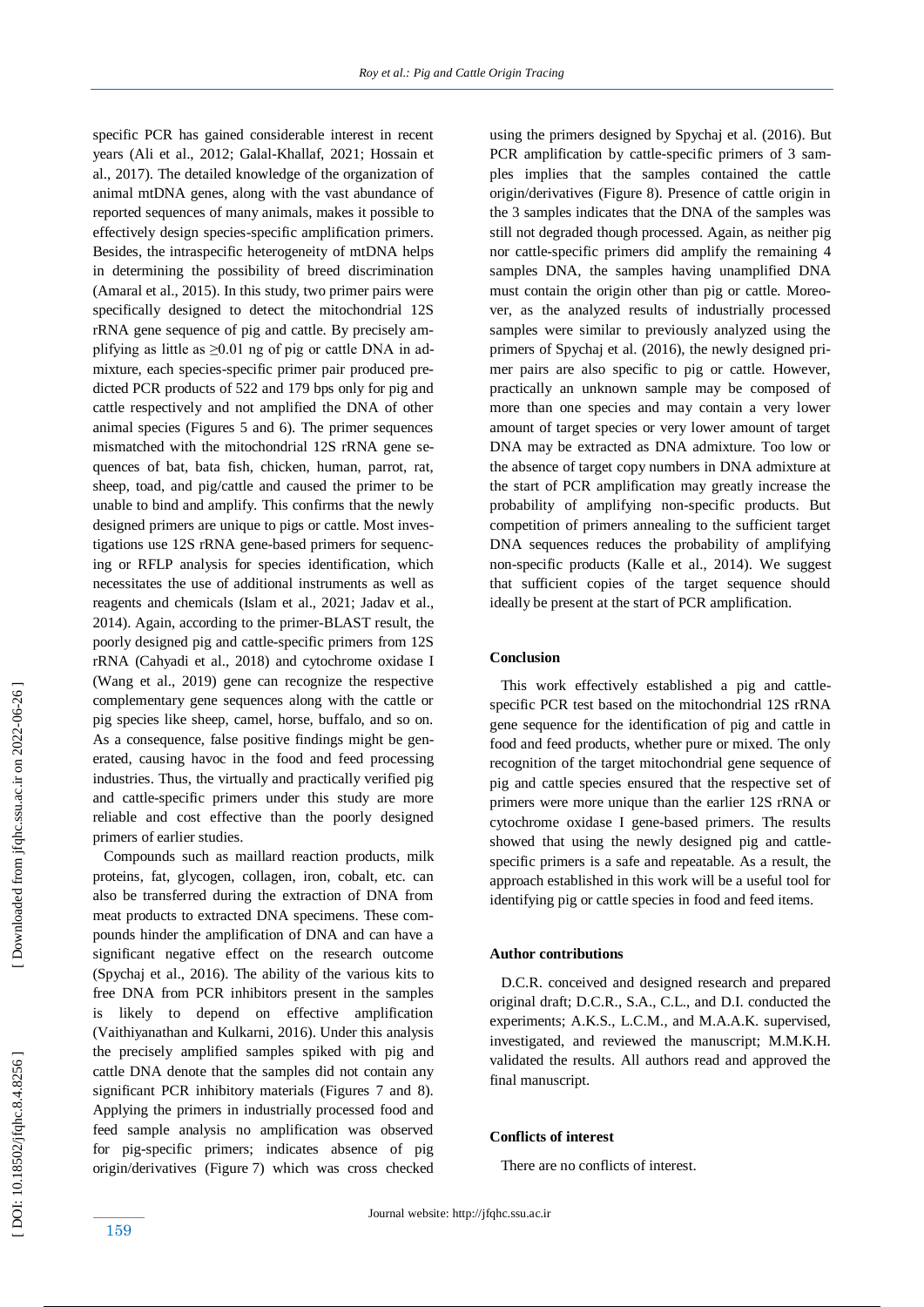## **Acknowledgements**

 We are expressing our sincere and utmost gratitude to the Biomedical and Toxicological Research Institute (BTRI), BCSIR, Dhaka, Bangladesh for both the financial and logistic support. We also thank all the importers and retailers who provided us the samples for testing. This work was funded by the Bangladesh Council of Scientific and Industrial Research (BCSIR), Dhaka, Bangladesh.

#### **Reference s**

- Ali M.E., Kashif M., Uddin K., Hashim U., Mustafa S., Che Man Y.B. (2012). Species authentication methods in foods and feeds: the present, past, and future of halal forensics. *Food Analytical Methods*. 5: 935 –955. [DOI: 10.1007/s12161 -011 - 9357 -3]
- Amaral J.S., Santos C.G., Melo V.S., Costa J., Oliveira M.B.P.P., Mafra I. (2015). Identification of duck, partridge, pheasant, quail, chicken and turkey meats by species -specific PCR assays to assess the authenticity of traditional game meat Alheira sausages. *Food Control*. 47: 190 –195. [DOI: 10.1016/j.foodcont.2014.07.009]
- Amorim A., Fernandes T., Taveira N. (2019). Mitochondrial DNA in human identification: a review. *PeerJ*. 7: e7314. [DOI: 10.7717/peerj.7314]
- Analytical Methods Committee, AMCTB No 59. (2014). PCR the polymerase chain reaction. *Analytical Methods*. 6: 333 –336. [DOI: 10.1039/C3AY90101G]
- Barakat H., El -Garhy H.A.S., Moustafa M.M.A. (2014). Detection of pork adulteration in processed meat by species -specific PCR -QIAxcel procedure based on D -loop and *cytb* genes. *Applied Microbiology and Biotechnology*. 98: 9805 –9816. [DOI: 10.1007/s00253-014-6084-x]
- Bosworth C.M., Grandhi S., Gould M.P., LaFramboise T. (2017). Detection and quantification of mitochondrial DNA deletions from next -generation sequence data. *BMC Bioinformatics*. 18: 407. [DOI: 10.1186/s12859 -017 -1821 -7]
- Cahyadi M., Puruhita., Barido F.H., Hertanto B.S. (2018). Specific primer design of mitochondrial 12S rRNA for species identification in raw meats. *IOP Conference Series: Earth and Environmental Science.* 102: 012038. [DOI: 10.1088/1755 - 1315/102/1/012038]
- Che Man Y.B., Mustafa S., Khairil Mokhtar N.F., Nordin R., Sazili A.Q. (2012). Porcine -specific polymerase chain reaction assay based on mitochondrial D -loop gene for identification of pork in raw meat. *International Journal of Food Properties*. 15: 134 –144. [DOI: 10.1080/10942911003754692]
- Cho A.R., Dong H.J., Cho S. (2014). Meat species identification using loop -mediated isothermal amplification assay targeting species -specific mitochondrial DNA. *Korean Journal for Food Science of Animal Resources*. 34: 799 –807. [DOI: 10.5851/kosfa.2014.34.6.799]
- Costassa E.V., Iulini B., Mazza M., Acutis P., Maurella C., Meloni D., Pautasso A., Capucci L., Bozzetta E., Simmons M.M., Zanusso G., Pocchiari M., et al. (2016). Pathogenesis and transmission of classical and atypical BSE in cattle. *Food Safety*. 4: 130 –134. [DOI: 10.14252/foodsafetyfscj.2016018]
- De Melo A.A., Nunes R., Telles M.P.D.C. (2021). Same information, new applications: revisiting primers for the avian COI gene and improving DNA barcoding identification. *Organisms Diversity and Evolution*. 21: 599 –614. [DOI: 10.1007/s13127 -021 -00507 -x]
- Di Pinto A., Bottaro M., Bonerba E., Bozzo G., Ceci E., Marchetti P., Mottola A., Tantillo G. (2015). Occurrence of mislabeling in meat products using DNA -based assay. *Journal of Food Science and Technology*. 52: 2479 –2484. [DOI: 10.1007/ s13197-014-1552-y]
- Fajardo V., González I., Rojas M., García T., Martín R. (2010). A review of current PCR -based methodologies for the authentication of meats from game animal species. *Trends in Food Science and Technology*. 21: 408 –421. [DOI: 10.1016/j.tifs.2010.06.002]
- Fang X., Zhang C. (2016). Detection of adulterated murine components in meat products by TaqMan© real -time PCR. *Food Chemistry*. 192: 485 –490. [DOI: 10.1016/j.foodchem. 2015.07.020]
- Galal -Khallaf A. (2021). Multiplex PCR and 12S rRNA gene sequencing for detection of meat adulteration: a case study in the Egyptian markets. *Gene*. 764: 145062. [DOI: 10.1016/j. gene.2020.145062]
- Hossain M.A.M., Ali M.E., Hamid S.B.A., Asing., Mustafa S., Desa M.N.M., Zaidul I.S.M. (2017). Targeting double genes in multiplex PCR for discriminating bovine, buffalo and porcine materials in food chain. *Food Control*. 73: 175 –184. [DOI: 10.1016/j.foodcont.2016.08.008]
- Hutasoit I., Ramadhani Munthe F., Wiyah M., Nasution H., Pranata A.W. (2021). Real -time PCR to identify porcine DNA in prosthodontic materials. *Cumhuriyet Dental Journal*. 24: 216 – 223. [DOI: 10.7126/cumudj.887101]
- Islam A., Halder J., Rahman A.M., Ud -Daula A., Uddin S., Hossain M.K., Jahan N., Alim A., Bhuyan A.A., Rubaya., Hasan M., Alam J. (2021). Meat origin differentiation by polymerase chain reaction -restriction fragment length polymorphism. *International Journal of Food Properties*. 24: 1022 –1033. [DOI: 10.1080/10942912.2021.1953068]
- Izadpanah M., Mohebali N., Elyasi Gorji Z., Farzaneh P., Vakhshiteh F., Shahzadeh Fazeli S.A. (2018). Simple and fast multiplex PCR method for detection of species origin in meat products. *Journal of Food Science and Technology*. 55: 698 – 703. [DOI: 10.1007/s13197 -017 -2980 -2]
- Jadav K., Rajput N., Shrivastav A.B., Mandal S., Shrivastav G. (2014). Application of 12S rRNA gene sequence for identification of Indian wild pig (*Sus scrofa cristatus*). *Journal of Meat Science and Technology*. 2: 79 –84
- Johnson R. (2014). Food fraud and "economically motivated adulteration" of food and food ingredients. *Congressional Research Service.* Washington D.C *.*
- Kalle E., Kubista M., Rensing C.  $(2014)$ . Multi-template polymerase chain reaction. *Biomolecular Detection and Quantification*. 2: 11 –29. [DOI: 10.1016/j.bdq.2014.11.002]
- Karabasanavar N., Girish P.S., Kumar D., Singh S.P. (2017). Detection of beef adulteration by mitochondrial D -loop based species -specific polymerase chain reaction. *International Journal of Food Properties.* –2271. [DOI: 10.1080/10942912.2017.1369103]
- Khanzadeh F., Khaghaninia S., Maleki -Ravasan N., Koosha M., Oshaghi M.A. (2020). Molecular detection of *Dirofilaria* spp. and host blood -meal identification in the *Simulium turgaicum* complex (Diptera: Simuliidae) in the Aras River Basin, northwestern Iran. *Parasites and Vectors*. 13: 548. [DOI: 10.1186/s13071 -020 -04432 -4]
- Kumar A., Kumar R.R., Sharma B.D., Gokulakrishnan P., Mendiratta S.K., Sharma D. (2015). Identification of species origin of meat and meat products on the DNA basis: a review. *Critical Reviews in Food Science and Nutrition*. 55: 1340 - 1351. [DOI: 10.1080/10408398.2012.693978]
- Lee W., Johnson J., Gough D.J., Donoghue J., Cagnone G.L.M., Vaghjiani V., Brown K.A., Johns T.G., St. John J.C. (2015). Mitochondrial DNA copy number is regulated by DNA methylation and demethylation of *POLGA* in stem and cancer cells and their differentiated progeny. *Cell Death and Disease*. 6: e1664. [DOI: 10.1038/cddis.2015.34]
- Lorenz T.C. (2012). Polymerase chain reaction: basic protocol plus troubleshooting and optimization strategies. *Journal of Visualized Experiments*. 63: e3998. [DOI: 10.3791/3998]
- Nehal N., Choudhary B., Nagpure A., Gupta R.K. (2021). DNA barcoding: a modern age tool for detection of adulteration in food. *Critical Reviews in Biotechnology*. 41: 767 -791. [DOI: 10.1080/07388551.2021.1874279]
- Picard M. (2021). Blood mitochondrial DNA copy number: what